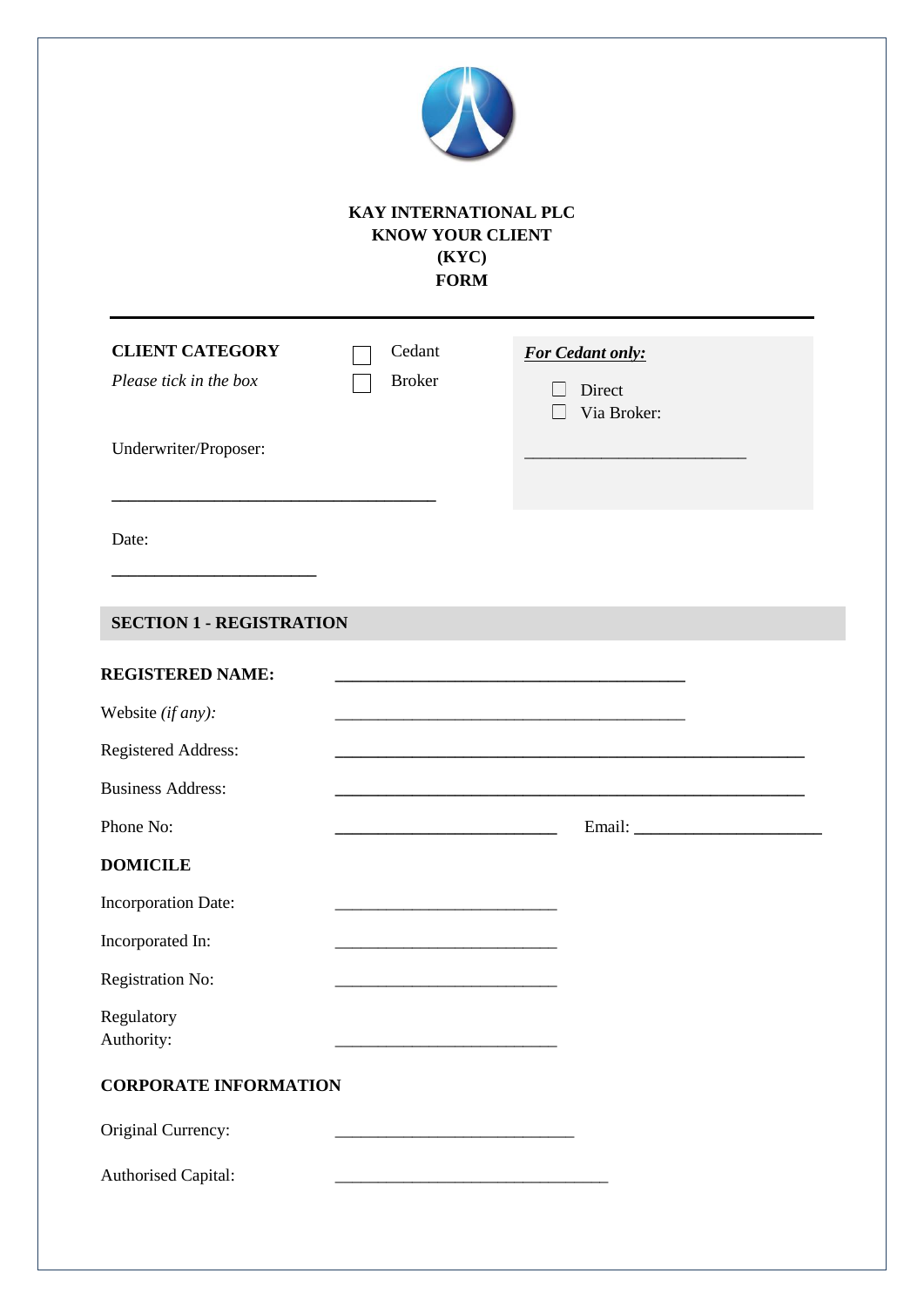| Paid-Up Capital:                |                                                                                                                      |                                                         |                                               |
|---------------------------------|----------------------------------------------------------------------------------------------------------------------|---------------------------------------------------------|-----------------------------------------------|
| Exchange Rate(s)<br>Used:       |                                                                                                                      | <b>Experience of the Community</b>                      |                                               |
| Public, Private<br>Or other Co: | <u> 1989 - Johann Stoff, Amerikaansk politiker (</u>                                                                 |                                                         |                                               |
| PRINCIPAL SHAREHOLDER(S)        |                                                                                                                      |                                                         |                                               |
| Name(s):                        |                                                                                                                      | Share $>10\%$                                           |                                               |
| 1.                              |                                                                                                                      |                                                         |                                               |
| 2.                              |                                                                                                                      |                                                         |                                               |
| 3.                              | <u> 1980 - John Stein, mars and de final and de final and de final and de final and de final and de final and de</u> |                                                         |                                               |
| 4.                              |                                                                                                                      |                                                         |                                               |
| 5.                              |                                                                                                                      |                                                         |                                               |
|                                 | Total:                                                                                                               | 100%                                                    |                                               |
| <b>MANAGEMENT TEAM</b>          | <b>DESIGNATION</b>                                                                                                   | <b>Known</b> to<br><b>Proposer</b><br>Please tick below | <b>Years in Industry</b><br>Please tick below |
|                                 |                                                                                                                      | <b>YES</b>                                              | $\vert$ NO $\vert$ <10 $\vert$ >10            |
|                                 |                                                                                                                      | <b>YES</b>                                              | $\Box$ NO $\Box$ <10 $\Box$ >10               |
|                                 |                                                                                                                      | <b>YES</b>                                              | NO   $ <10$   $ >10$                          |
|                                 |                                                                                                                      | <b>YES</b>                                              | NO   $ <10$   $ >10$                          |
|                                 |                                                                                                                      | <b>YES</b>                                              | NO $\Box$ <10 $\Box$ >10                      |
| <b>CONFIRMATION BY BROKER</b>   |                                                                                                                      |                                                         |                                               |

*(for new Cedant ONLY and applicable to Brokers that have resources within their company)*

Cedant Vetted by Broker:  $\Box$  YES  $\Box$  NO  $\Box$  N/A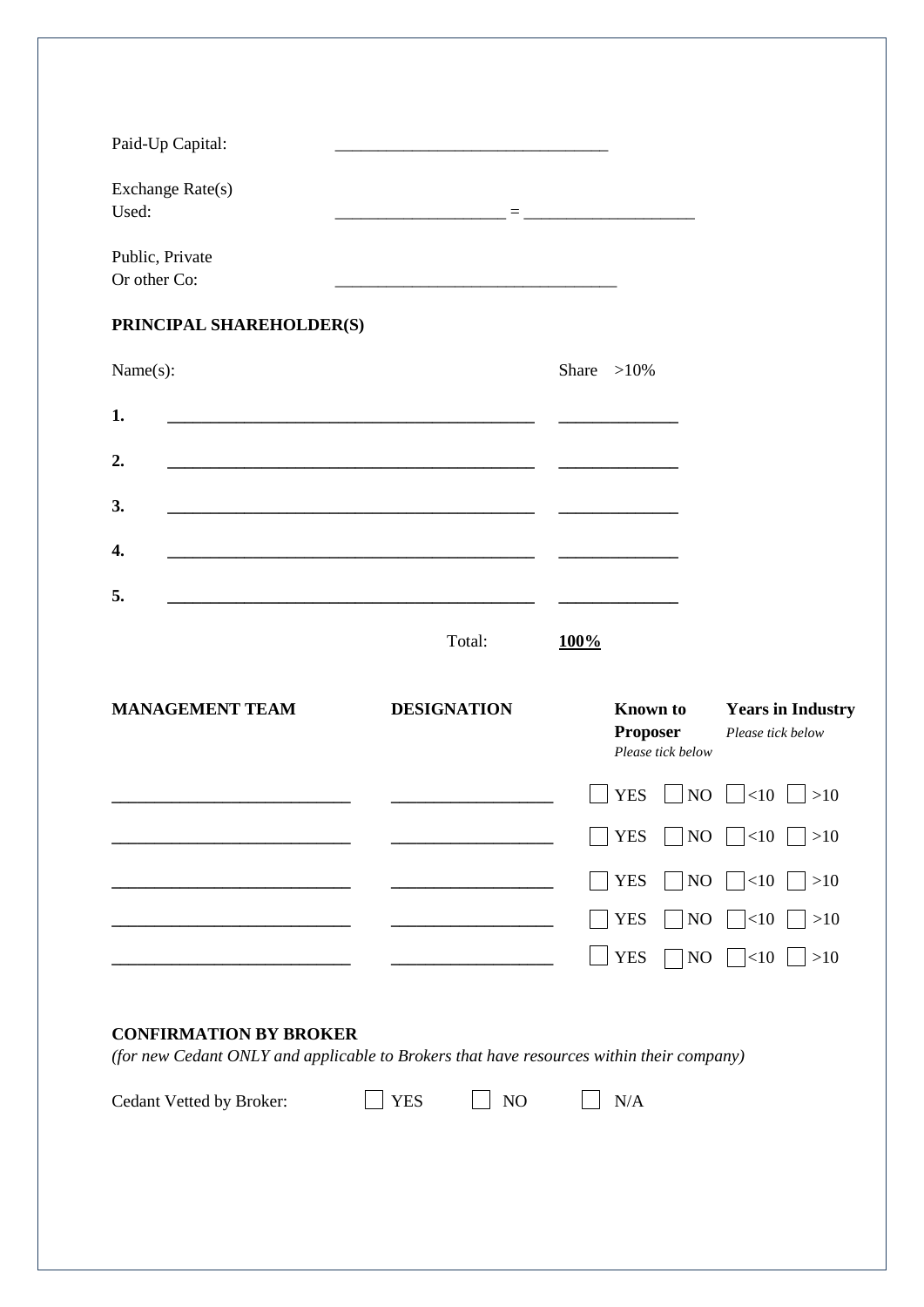### **POLITICALLY EXPOSED PERSONS (PEP)**

Is any Broker / Cedant's Shareholders / Senior Management / Immediate Family Members involved in Politics:?

| $\sim$<br>$-$ |  |
|---------------|--|
|---------------|--|

If Yes, describe relationship between the PEP to the Broker / Cedant:

| <b>SHAREHOLDER /</b><br>SENIOR MANAGEMENT DESIGNATION<br>NAME:       |         | <b>PEP'S NAME</b>      | <b>RELATIONSHIP</b> |
|----------------------------------------------------------------------|---------|------------------------|---------------------|
|                                                                      |         |                        |                     |
|                                                                      |         |                        |                     |
| <b>SECTION 2 - RATING</b>                                            |         |                        |                     |
| <b>RATING:</b><br><u> 1989 - Johann Barbara, martin amerikan per</u> |         |                        |                     |
| FSR (YEAR):<br>Please tick below and state rating                    |         |                        |                     |
| Standard & Poor's                                                    |         |                        |                     |
| A.M Best                                                             |         |                        |                     |
|                                                                      |         |                        |                     |
| <b>GROSS PREMIUM</b>                                                 |         |                        |                     |
| Financial Year:                                                      | Amount: | Project Gross Premium: |                     |
|                                                                      |         |                        |                     |
|                                                                      |         |                        |                     |
|                                                                      |         |                        |                     |
|                                                                      |         |                        |                     |
|                                                                      |         |                        |                     |
|                                                                      |         |                        |                     |